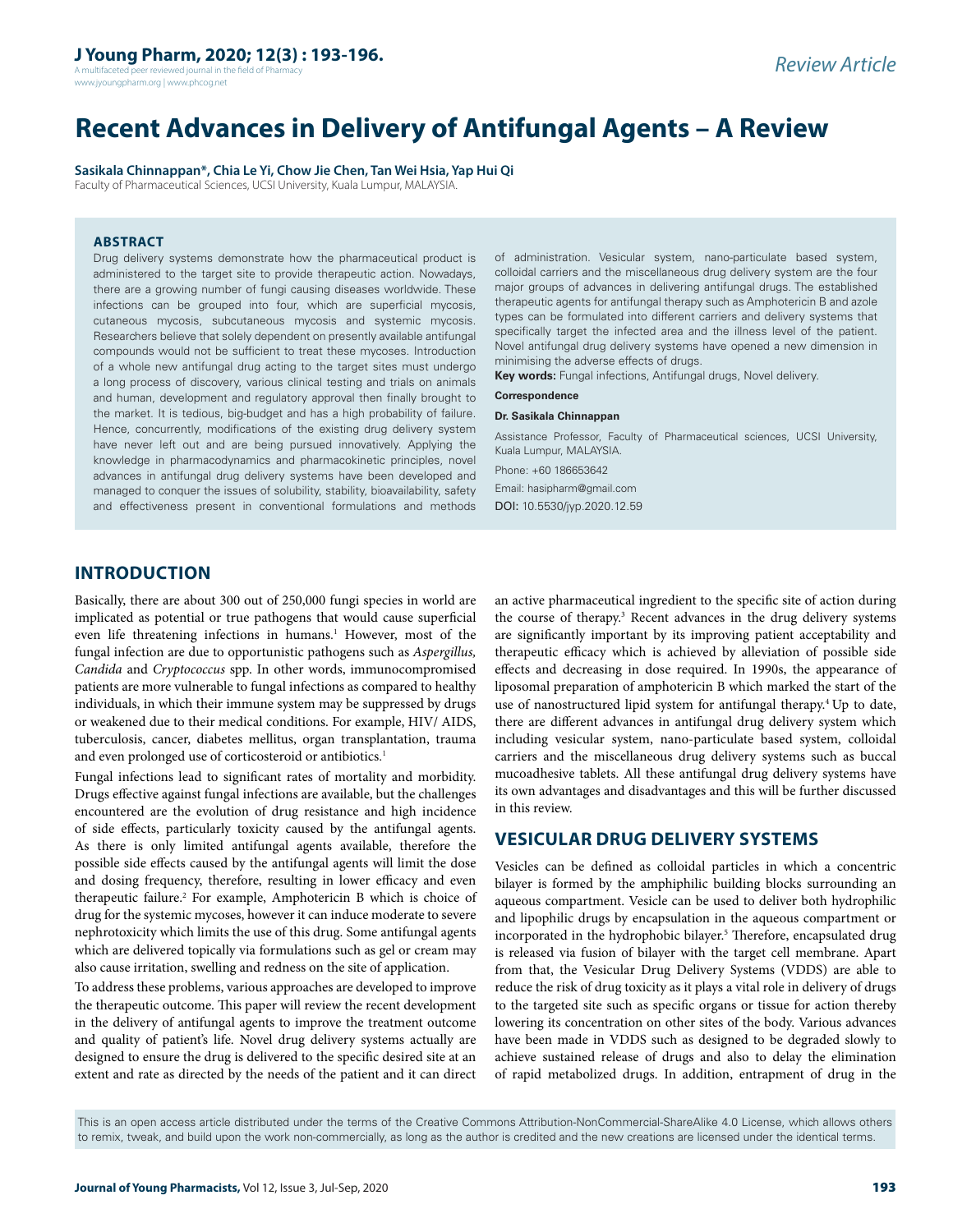vesicles is believed to lengthen the lifetime of drugs present in systemic circulation.6

# **NANO-PARTICULATE BASED DRUG DELIVERY SYSTEM**

Nanoparticles are the particles with size within 10 to 1000 nanometre which used recently in the industry of pharmaceutical science due to there are many challenges in drug delivering of large sized materials. As in invasive mycoses treatment, nano structure is used to carry the antifungal drug to reduce its side effects and target their action. The nanostructure used in the delivery of antifungal drugs are liposome, solid nanoparticles and polymeric nanoparticles. In antifungal treatment, lipid formulations such as Amphotericin B or nystatin are used to reduce the toxicity.

Liposomes are a small artificial vesicle with spherical shape which consist of unilamellar or multilamellar layers.7 Because of liposomes have both lipophilic and hydrophilic characters, these increase the solubility of lipophilic drugs in aqueous body fluids and the hydrophilic drug penetration through phospholipid membranes. Liposomes are biodegradable, biocompatible and have a higher protection against enzymes compared with other lipid formulations.<sup>8</sup>

Solid lipid nanoparticles (SLNs) are a colloidal drug carrier which consist of surfactant-stabilized lipids that are solid at both room and body temperature.SLNs usually used in oral, parenteral and transdermal administration due to their good protection of active ingredients from degradation, good tolerability, controlled release and targeting of the specific site.<sup>9</sup> The controlled release property makes SLNs a popular treatment of topical skin infections because of its prolonged release effect and high skin permeation. The lipophilic antifungal drug is entrapped within the solid lipidic core of SLNs. The drug released is fast and desirable by following the Fick's law of diffusion.

Polymeric nanoparticles are solid colloidal particles with size range 10 nm to 1 micrometer and can be classified into two according to their preparation method, which is nanosphere and nano capsule. A nanosphere is a matrix type structure in which the drug is uniformly distributed whereas a nano capsule has a membrane wall structure with an oil core containing the drug. Polymers used can be natural or synthetic in order to carry the drug to the target site.

# **COLLOIDAL CARRIERS**

Microspheres are the active pharmaceutical ingredients homogeneously dispersed in the matrix system, whereas microcapsules are the drug reservoir and heterogeneousin nature.10 Microparticulates usually encoded by polymer excipients to protect drugs from degradation before reaching target tissues. The mechanism of drug released that made by biodegradable polymers varies from diffusion, dissolution, osmotically driven to erosion depends on the formulation and drug properties. Drug released is due to the contact of polymer coating drugs with biological fluid either by forming pores or the degradation of polymers. When drugs reached its specific target sites, fluids diffuse into or dissolve the polymers result in drug released. Erosion can be classified to surface or bulk erosion where the pH or enzyme causes hydrolysis reaction of the polymer coating leading to drug released. To facilitate the efficacy and therapeutic effect of antifungal drugs, certain methods are used to formulate and design the drugs. Econazole nitrate used in the treatment of vaginal candidiasis prepared in mucoadhesive microsphere formulation by spray-congealing method to sustain release and increase the duration of action.11 Poloxamers are the polymer that coated the econazole drug which increase the solubility and adhesion of econazole with mucous membrane. The drugs diffuse out slowly in the acidic pH of vagina.<sup>12</sup>

Microemulsions are thermodynamically stable and can be categorized as water in oil, oil in water or bicontinuous emulsion depends on the composition of oil phase, water phase, solvent and cosolvent.13 For instances, ketoconazole lower the surface tension of skin that enable better penetration into fungal cell wall. As a result, ergosterol synthesis is inhibited. Microemulsions are more stable and enhance better penetration and absorption than the older ways of drug delivery.

# **MISCELLANEOUS DRUG DELIVERY SYSTEM**

Transungual drug delivery is a transport system of topical drug therapy mainly across the nail. Nail lacquers, formerly a cosmetic, has been transformed into another new approach. Drugs such as Miconazole, Ketoconazole and Ciclopirox are incorporated and marketed as medicated nail lacquer preparations. The principle works like a drug depot. The film formed on the nail plate after evaporation of solvent gives hydration and allows optimum drug release across the nail. In the onychomycosis treatment, it has the benefits of localised action, raised adherence and reduced systemic side effects. It also gives prolonged effect as single application lasts for seven days. In addition, the preparation is comparatively simple and not costly. However, it does have the issue of viscosity modification and limited drug permeability which might not reach the desired therapeutic effect. There are approaches in nail penetration that categorised into chemical, physical and mechanical methods. Chemical methods involve mercaptans, enzymes, organic solvents and keratolytic agents. Physical methods are etching, microneedles, carbon dioxide laser, electro pulsation and iontophoresis. Nail avulsion and abrasion treat nail disorder mechanically.

On the other hand, buccal mucoadhesive drug delivery system acts as a medium for the formulations to have close contact with the adsorptive mucosal surface of the oral cavity for the oral candidiasis treatment. Mucoadhesive buccal films (matrix type and reservoir type) and adhesive tablets are the dosage forms. The therapeutic agents administered includes fluconazole and nystatin. For best absorption, the partition coefficient ranges from 40 to 20000 and pKa from 2 to 10. The thin membrane rich with blood capillary network facilitates the absorption through passive diffusion into the blood circulation. It bypasses the firstpass hepatic metabolism, preventing the premature drug inactivation. High molecular weight polymers with hydrophilic groups providing hydrogen bonding give an additional benefit in bioadhesion. It helps in adherence and to withstand salivation.<sup>14</sup>

Mucoadhesive dosage forms are easy to administer and stop the treatment. Localised target in oral cavity enables dose reduction. However, drugs with appalling odour and taste, or require large doses of administration (more than 25 mg) are not suitable. Salivation and swallowing problems are the limitations.

# **DISCUSSION**

In the Vesicular Drug Delivery System (VDDS), although liposomes and niosomes shown a number of advantages in delivery of antifungal agents, some disadvantages present also restrict their use in the medical field and different formulations are given in Table 1. The most common concern regarding liposome vesicles is that high possibilities are subject to hydrolysis or oxidative degradation of the phospholipid bilayer by external triggers such as temperature or pH which contribute to both physical and chemical instability and consequently causes drug leakage. Besides, following systemic administration of liposomal vesicles, it will be uptake mostly by liver which exhibits largest capacity among other reticuloendothelial system (RES) organs followed by spleen for liposomal uptake. The vesicles are recognized as foreign particles in the body and undergo clearance by the macrophages and phagocytic cells. However, research studies reveal that "conjugation of PEG polymers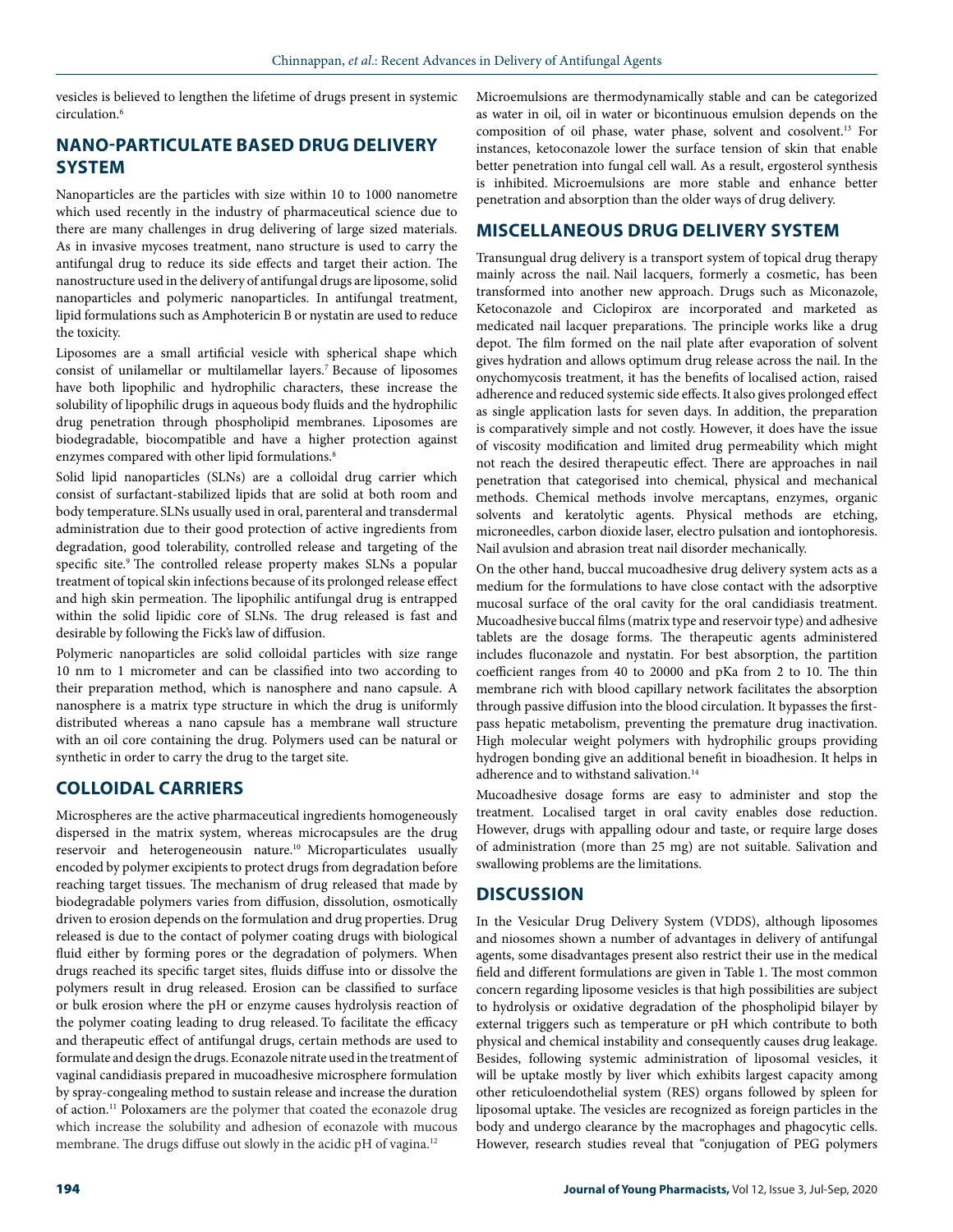with liposomal membrane may improve circulation times and prevent removal by the RES through steric stabilization". Lastly, there is also a common problem with large scale production of liposomes due to its complicated preparation steps which is recommended to prepare in laboratory level.<sup>15,16</sup>

Next, nanoparticles overcome a lot of problems in delivery of antifungal drugs in traditional methods such as reduced drug stability, poor drug pharmacokinetic, limited penetration through the tissues, poor aqueous solubility, reduced drug efficacy and side effects. As mentioned above, liposomes is the first nanoparticle introduced which is phospholipidbased at the beginning. However, due to its poor penetration through the stratum corneum, deformable liposomes are then introduced.17 For polymeric nanoparticles, their sustained released property enhanced the drug efficacy and reduced the drug toxicity. However, the polymer can be internalized by the macrophages and cause cytotoxic effects when degradation occurs. Solid lipid nanoparticles are then introduced as an alternative to polymeric particles. However, its disadvantages are low drug loading capacity and drug expulsion during storage. So, then a nanostructured lipid carrier (NLCs) is introduced. The specific lipid and oil proportions make it have better drug loading, drug released and stability.18 Amphotericin–B loaded nanofibers and liposomes are developed and even certain plant extracts are using as an antifungal drug which is safer to use the future trends used for the study are Echinocandins, the latest class of drug used for the antifungal and drug act as a fungicidal that has low drug-drug interaction which makes first-line treatment for invasive candidiasis particularly.<sup>19</sup>

Microparticulate encoded drugs in polymer coating have protected drug from degradation before reaching target tissues and hence increases the bioavailability of drugs. Microemulsions with the composition of aqueous and oil phases enhanced the drug delivered through topical and transdermal route. Microemulsions enhance the penetration of skin, perform sustained release and are more stable in extreme temperature.20 As compared to conventional drug delivery such as cream, the onset of action is much slower than the microemulsion. With the development of colloidal carriers, the fungal infection can be resolved in short time manner and reduce the complications.

#### **Table 1: Liposomes and Niosomes as VDDS.**

| <b>Vesicular Formulation</b>                                                                 | Drug                         | <b>Activity</b>                                                                                   |
|----------------------------------------------------------------------------------------------|------------------------------|---------------------------------------------------------------------------------------------------|
| <b>Liposomes</b>                                                                             |                              |                                                                                                   |
| Soya lecithin, cholesterol<br>tocopheryl acetate                                             | Ketoconazole                 | Sustained release upto<br>24 <sub>hr</sub>                                                        |
|                                                                                              |                              | Increase <i>in-vitro</i> drug<br>deposition on skin.                                              |
| Hydrogenated soy<br>phosphatidycholine<br>cholesterol.<br>distearoylphosphatidyl<br>glycerol | Amphotericin<br><sup>B</sup> | Deliver drug at the target<br>infection site.                                                     |
| <b>Niosomes</b>                                                                              |                              |                                                                                                   |
| Span 60, stearic acid,<br>cholesterol                                                        | Nystatin                     | Sustained-release system<br>through skin and enhanced<br>bioavailability with less<br>irritation. |
| Span 60, ethanol,<br>cholesterol                                                             | Itraconazole                 | Increase in inhibition zone<br>diameter against Candida<br>albicans.                              |

In the management of onychomycosis, a study on transungual delivery for established antifungal proved that miconazole-loading medicated nail lacquer succeeded to give extended drug release for treatment. The statement explaining medicated nail lacquer has the advantage of being not easily removed and better absorption as compared to conventional formulations can be evidenced by an investigation finding by Hafeez *et al*. on comparison of ketoconazole in the formulations of lacquer and cream. For efficacy and safety, an *ex-vivo* penetration study was conducted using nail lacquers, solution, hydrogel and colloidal carriers of antifungal drugs on nails. The results showed colloidal carriers have the best penetration rate, followed by nail lacquers. The hydrogel was least diffusible and revealed the most lag time. Systemic therapy employed together with topical therapy suggests a better treatment outcome.<sup>21</sup>

Mucoadhesive dosage forms have the property of longer residence time by holding in between gums and cheeks instead of swallowing as compared to conventional oral solution and chewable tablets. Within buccal cavity, buccal delivery is more likely for retentive, systemic transmucosal delivery whereas sublingual delivery for rapid drug release.<sup>22</sup> Mucoadhesive drug delivery systems are suitable for drugs that have a localized effect, undergo extensive pre-systemic metabolism, narrow absorption window and narrow therapeutic index. Mucoadhesive drug delivery systems with customizable release profiles have recently gained considerable interest among formulation scientists to improve clinical outcomes of drugs.23 Mucoadhesive liposomal gel sertaconazole nitrate-loaded cationic liposomes showed a significant reduction in the microbial count with a subsequent reduction in inflammatory responses with the lowest histopathological change compared with conventional gel.24

### **CONCLUSION**

In conclusion, fungal infections are an issue that happens in the whole world and it can be a life-threatening disease for the immune compromised patient. Since our medical system over-reliance on antibiotics to fight the fungal infections for a long time, a lot of other drugs lost their effectiveness in treating fungal infection. Therefore, novel drug delivery systems such as vesicular drug delivery systems, nano-particulate based drug delivery systems, colloidal carriers and miscellaneous delivery systems are introduced. These systems mainly help in reducing the toxicity and increase the efficacy of antifungal drugs and thus increase the therapeutic effect in antifungal drug treatment.

### **ACKNOWLEDGEMENT**

The authors acknowledge Faculty of Pharmaceutical Sciences, UCSI University.

## **CONFLICT OF INTEREST**

The authors declare no conflicts of interest.

### **ABBREVIATIONS**

**VDDS:** Vesicular Drug Delivery Systems; **SLNs:** Solid lipid nanoparticles; **RES:** Reticuloendothelial system; **PEG:** Polyethylene glycol; **NLCs:**  Nanostructured lipid carriers.

### **REFERENCES**

- 1. Mahendra P. Morbidity and Mortality Due to Fungal Infections. J Appl Microbiol Biochem. 2017; 1(1):1-2.
- 2. Sawant B, Khan T. Recent advances in delivery of antifungal agents for therapeutic management of candidiasis. Biomed Pharmacother. 2017;96:1478- 90.
- 3. More SB, Nandgude TD, Poddar SS. Vesicles as a Tool for Enhanced Topical Drug Delivery. Asian J Pharm. 2016;10(3):S196-208.